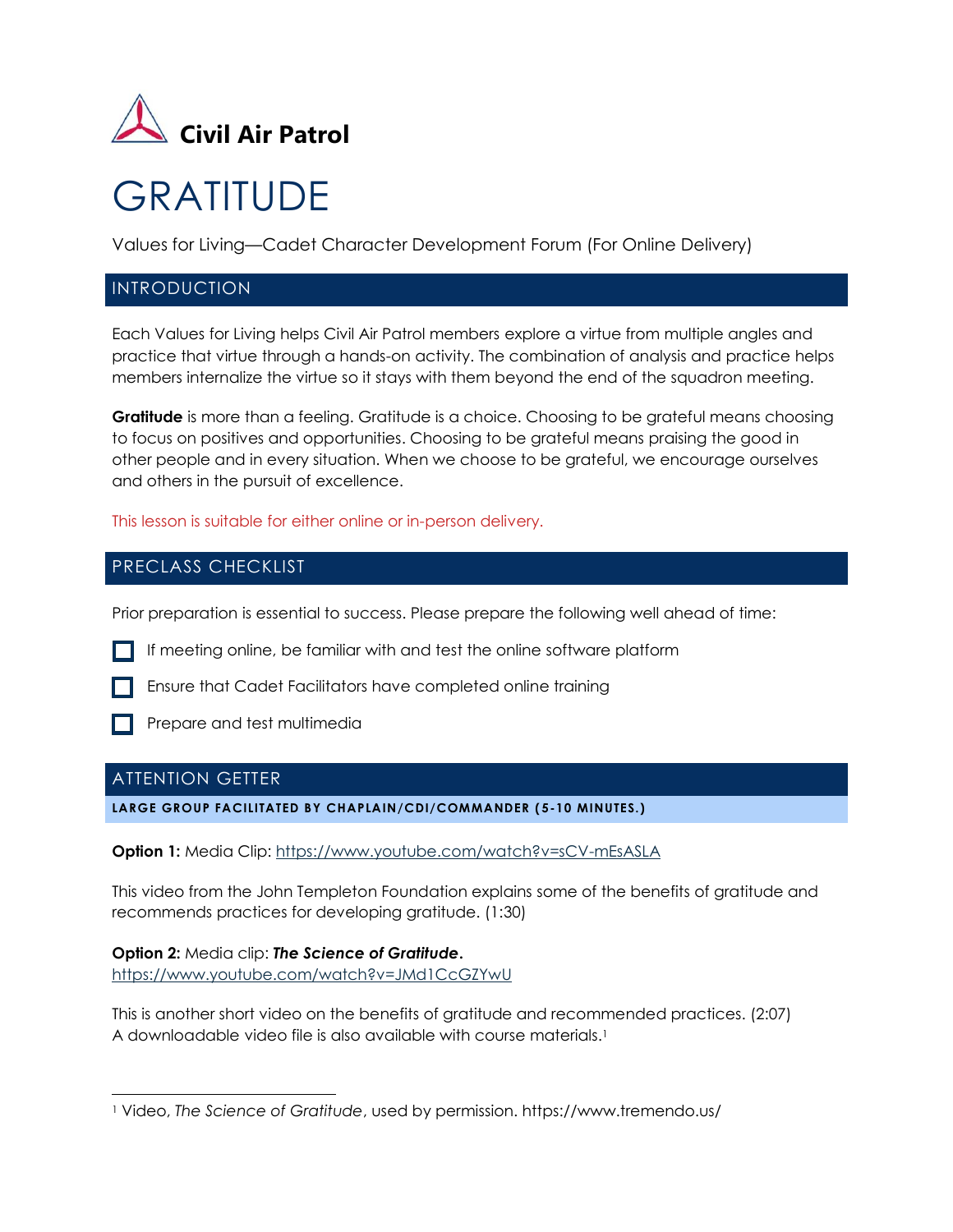#### **Option 3:** Media Clip: https://www.youtube.com/watch?v= sokh9e2WGc

This PBS video describes the effect of gratitude on the brain, the body, and relationships. (3:13)

#### **Option 4: Personal story**

The facilitator may share personal story about how expressing gratitude made a difference in his or her life.

# UNDERSTANDING THE DESIRED BEHAVIOR

#### **ONLINE GROUP OR SMALL GROUP FACILITATED BY PHASE III CADET (15 MINUTES.)**

Gratitude benefits us by improving our health, sleep, happiness, and relationships. Let's consider how our gratitude affects others.

- Think of the last time you offered someone a sincere thank you. Why did you thank that person? How did your expression of gratitude affect that person?
- How do you feel when you are not thanked for your hard work?
- What is it like to work or study with someone who is ungrateful?
- Why do you think people do not always show their gratitude?
- What prevents you from expressing gratitude to others?
- Who in your life might not know how much you appreciate him or her?

# APPLICATION OF THE BEHAVIOR TO THEIR LIVES

#### **LARGE GROUP FACILITATED BY CHAPLAIN/CDI/COMMANDER (15 MINUTES)**

- How does gratitude help you live out the Core Values?
- What is the difference between being grateful and repaying a debt?
- How can you be grateful even when you don't "feel" grateful?
- Receiving graciously is a good first step toward living with gratitude.
	- o How do you graciously receive a compliment?
	- o How do you graciously receive a promotion?
	- o How do you graciously receive a gift?
- When we embrace gratitude, we can graciously receive even challenging things.
	- o How can you be grateful for failing a test?
	- o How can you be grateful for a rude person?
	- o How can you be grateful for being stuck in traffic?
	- o How can you be grateful for the COVID-19 pandemic?

## **ACTIVITY**

**LED BY SMALL GROUP FACILITATORS OR ONLINE INSTRUCTOR (10-15 MINUTES.)**

You may conduct these activities in small groups or in a single large group according to the needs of your unit.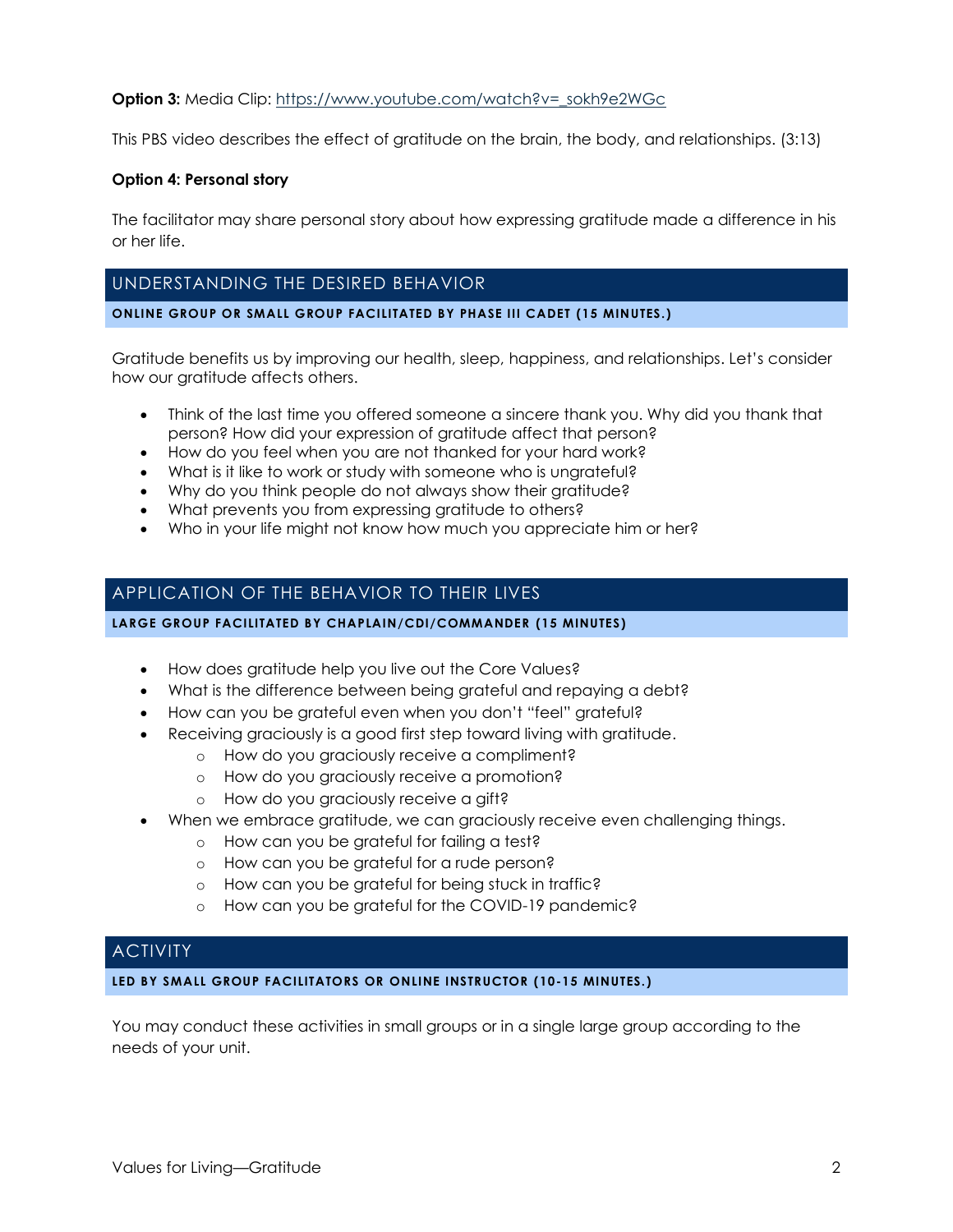## **Option 1: Gratitude Assessments**

Spend a few minutes to complete a gratitude self-assessment.

- Units with access to many computers or meeting virtually can use an online Gratitude Quiz. [https://greatergood.berkeley.edu/quizzes/take\\_quiz/gratitude](https://greatergood.berkeley.edu/quizzes/take_quiz/gratitude)
- Units meeting in person can use the CG-6 Gratitude Questionnaire. <https://ppc.sas.upenn.edu/sites/default/files/gratitudequestionnaire6.pdf><sup>2</sup>
- Ask the participants to share their results.
	- o Which questions were most difficult to answer?
	- o Based on the assessment, what practices could you adopt or change to become more grateful?

## **Option 2: Gratitude Challenge**

Almost no one under the age of 30 likes writing thank you notes. We have good news! There can be other ways of expressing gratitude.

Divide your participants into small teams and appoint a judge or panel of judges. Give each team five minutes to list as many ways of expressing gratitude as they can imagine. Judges will score each team's list and eliminate duplicate items (for example, "saying thank you" and "saying thank you very much"). The team that produces the longest list in five minutes wins! Have one of the judges read the winning list to the unit.

## **Option 3: Gratitude Journaling**

What exactly goes into a gratitude journal? Could you start one today, at this very meeting? Of course! These questions are adapted from *The Five Minute Journal.<sup>3</sup>* List three items for each prompt.

- I am grateful for...
- What kind of person do I want to be today?
- What amazing things happened today?
- How can I make tomorrow even better?

That's all there is to it! These questions give you a chance to remember the good things in your life. They also encourage you to look for opportunities to make things even better. In just a few minutes each, you can develop an "attitude of gratitude."

<sup>2</sup> Note that this questionnaire includes two reverse-scored questions to control for bias. More information on the GQ-6 is available at [https://ppc.sas.upenn.edu/resources/questionnaires-researchers/gratitude](https://ppc.sas.upenn.edu/resources/questionnaires-researchers/gratitude-questionnaire)[questionnaire.](https://ppc.sas.upenn.edu/resources/questionnaires-researchers/gratitude-questionnaire)

<sup>&</sup>lt;sup>3</sup> These authors shared some of their questions in an online article.

[https://www.intelligentchange.com/blogs/news/the-five-minute-journal-questions.](https://www.intelligentchange.com/blogs/news/the-five-minute-journal-questions) Facilitators may use alternative worksheets according to the needs of their units. Example: [https://www.therapistaid.com/worksheets/why-im-grateful.pdf.](https://www.therapistaid.com/worksheets/why-im-grateful.pdf)